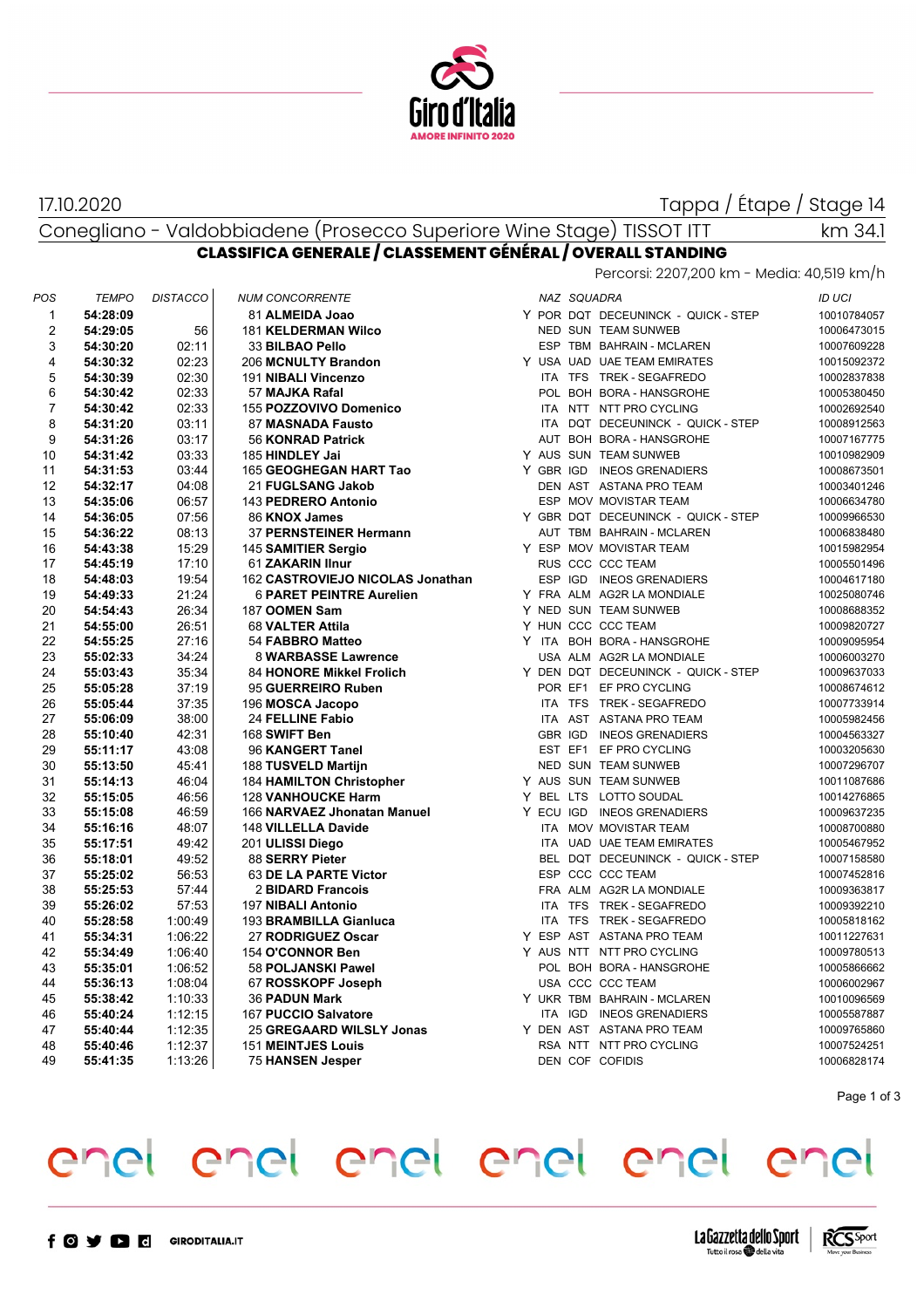

17.10.2020

Tappa / Étape / Stage 14

km 34.1

## Conegliano - Valdobbiadene (Prosecco Superiore Wine Stage) TISSOT ITT **CLASSIFICA GENERALE / CLASSEMENT GÉNÉRAL / OVERALL STANDING**

Percorsi: 2207,200 km - Media: 40,519 km/h

| POS | <b>TEMPO</b> | <b>DISTACCO</b> | <b>NUM CONCORRENTE</b>      |  | NAZ SQUADRA                             | <b>ID UCI</b> |
|-----|--------------|-----------------|-----------------------------|--|-----------------------------------------|---------------|
| 50  | 55:42:31     | 1:14:22         | 116 NAVARRO Daniel          |  | ESP ISN ISRAEL START - UP NATION        | 10002514506   |
| 51  | 55:44:25     | 1:16:16         | 122 DE GENDT Thomas         |  | BEL LTS LOTTO SOUDAL                    | 10004816739   |
| 52  | 55:44:40     | 1:16:31         | 204 DOMBROWSKI Joseph Lloyd |  | USA UAD UAE TEAM EMIRATES               | 10007491717   |
| 53  | 55:45:27     | 1:17:18         | 195 CONCI Nicola            |  | Y ITA TFS TREK-SEGAFREDO                | 10014404985   |
| 54  | 55:45:55     | 1:17:46         | <b>32 BATTAGLIN Enrico</b>  |  | ITA TBM BAHRAIN - MCLAREN               | 10005467447   |
| 55  | 55:47:56     | 1:19:47         | 5 HANNINEN Jaakko           |  | Y FIN ALM AG2R LA MONDIALE              | 10009419791   |
| 56  | 55:49:38     | 1:21:29         | 192 BERNARD Julien          |  | FRA TFS TREK - SEGAFREDO                | 10010034935   |
| 57  | 55:49:44     | 1:21:35         | 146 SEPULVEDA Eduardo       |  | ARG MOV MOVISTAR TEAM                   | 10006564860   |
| 58  | 55:49:54     | 1:21:45         | 144 RUBIO Einer Augusto     |  | Y COL MOV MOVISTAR TEAM                 | 10057336175   |
| 59  | 55:50:31     | 1:22:22         | 124 HAGEN Carl Fredrik      |  | NOR LTS LOTTO SOUDAL                    | 10088502578   |
| 60  | 55:50:42     | 1.22.33         | 164 GANNA Filippo           |  | Y ITA IGD INEOS GRENADIERS              | 10009164056   |
| 61  | 55:51:22     | 1:23:13         | 121 ARMEE Sander            |  | BEL LTS LOTTO SOUDAL                    | 10005708533   |
| 62  | 55:54:10     | 1:26:01         | 7 VENDRAME Andrea           |  | ITA ALM AG2R LA MONDIALE                | 10009392412   |
| 63  | 55:58:31     | 1:30:22         | 92 CAICEDO Jonathan         |  | ECU EF1 EF PRO CYCLING                  | 10009484358   |
| 64  | 55:58:33     | 1:30:24         | 211 VISCONTI Giovanni       |  | ITA THR VINI ZABU' - BRADO - KTM        | 10003105600   |
| 65  | 55:58:42     | 1:30:33         | 78 ROSSETTO Stephane        |  | FRA COF COFIDIS                         | 10004444402   |
| 66  | 56:00:40     | 1:32:31         | 202 BJERG Mikkel            |  | Y DEN UAD UAE TEAM EMIRATES             | 10015825936   |
| 67  | 56:00:52     | 1:32:43         | 183 HAGA Chad               |  | USA SUN TEAM SUNWEB                     | 10007881333   |
| 68  | 56:00:55     | 1:32:46         | 41 CARBONI Giovanni         |  | Y ITA BCF BARDIANI CSF FAIZANE'         | 10009391503   |
| 69  | 56:01:14     | 1:33:05         | 93 CLARKE Simon             |  | AUS EF1 EF PRO CYCLING                  | 10003032949   |
| 70  | 56:01:31     | 1:33:22         | 51 SAGAN Peter              |  | SVK BOH BORA - HANSGROHE                | 10005460373   |
| 71  | 56:01:53     | 1:33:44         | 156 SOBRERO Matteo          |  | Y ITA NTT NTT PRO CYCLING               | 10009976836   |
| 72  | 56:03:48     | 1:35:39         | 47 TONELLI Alessandro       |  | ITA BCF BARDIANI CSF FAIZANE'           | 10007527786   |
| 73  | 56:03:53     | 1:35:44         | 22 BOARO Manuele            |  | ITA AST ASTANA PRO TEAM                 | 10003272520   |
| 74  | 56:06:03     | 1:37:54         | 102 FRANKINY Kilian         |  | SUI GFC GROUPAMA - FDJ                  | 10008672790   |
| 75  | 56:06:03     | 1:37:54         | 38 TRATNIK Jan              |  | SLO TBM BAHRAIN - MCLAREN               | 10006486452   |
| 76  | 56:06:19     | 1:38:10         | <b>3 BOUCHARD Geoffrey</b>  |  | FRA ALM AG2R LA MONDIALE                | 10011942704   |
| 77  | 56:06:20     | 1:38:11         | 142 CATALDO Dario           |  | ITA MOV MOVISTAR TEAM                   | 10003092765   |
| 78  | 56:07:39     | 1:39:30         | 82 BALLERINI Davide         |  | ITA DQT DECEUNINCK - QUICK - STEP       | 10008661777   |
| 79  | 56:09:40     | 1:41:31         | <b>16 RAVANELLI Simone</b>  |  | Y ITA ANS ANDRONI GIOCATTOLI - SIDERMEC | 10010086970   |
| 80  | 56:12:20     | 1:44:11         | 66 MALECKI Kamil            |  | Y POL CCC CCC TEAM                      | 10008628637   |
| 81  | 56:12:33     | 1:44:24         | <b>46 ROMANO Francesco</b>  |  | Y ITA BCF BARDIANI CSF FAIZANE'         | 10011133863   |
| 82  | 56:13:14     | 1:45:05         | 18 RUMAC Josip              |  | CRO ANS ANDRONI GIOCATTOLI - SIDERMEC   | 10007822729   |
| 83  | 56:14:10     | 1:46:01         | <b>15 PELLAUD Simon</b>     |  | SUI ANS ANDRONI GIOCATTOLI - SIDERMEC   | 10007518894   |
| 84  | 56:14:41     | 1:46:32         | 163 DENNIS Rohan            |  | AUS IGD INEOS GRENADIERS                | 10005889193   |
| 85  | 56:17:19     | 1:49:10         | 218 ZARDINI Edoardo         |  | ITA THR VINI ZABU' - BRADO - KTM        | 10005658114   |
| 86  | 56:18:43     | 1:50:34         | 62 ČERNY Josef              |  | CZE CCC CCC TEAM                        | 10007523241   |
| 87  | 56:19:54     | 1:51:45         | 182 DENZ Nico               |  | GER SUN TEAM SUNWEB                     | 10008669659   |
| 88  | 56:21:14     | 1:53:05         | 14 CHIRICO Luca             |  | ITA ANS ANDRONI GIOCATTOLI - SIDERMEC   | 10007518086   |
| 89  | 56:21:42     | 1:53:33         | 158 WYSS Danilo             |  | SUI NTT NTT PRO CYCLING                 | 10002909980   |
| 90  | 56:22:05     | 1:53:56         | 214 ROTA Lorenzo            |  | Y ITA THR VINI ZABU' - BRADO - KTM      | 10009393523   |
| 91  | 56:22:55     | 1:54:46         | <b>34 CAPECCHI Eros</b>     |  | ITA TBM BAHRAIN - MCLAREN               | 10003072557   |
| 92  | 56:23:40     | 1:55:31         | 13 CEPEDA Jefferson         |  | Y ECU ANS ANDRONI GIOCATTOLI - SIDERMEC | 10016009832   |
| 93  | 56:25:45     | 1:57:36         | 31 ARASHIRO Yukiya          |  | JPN TBM BAHRAIN - MCLAREN               | 10004556253   |
| 94  | 56:29:03     | 2:00:54         | 127 OLDANI Stefano          |  | Y ITA LTS LOTTO SOUDAL                  | 10014972538   |
| 95  | 56:30:25     | 2:02:16         | 153 GEBREIGZABHIER Amanuel  |  | ERI NTT NTT PRO CYCLING                 | 10009583883   |
| 96  | 56:31:11     | 2:03:02         | 12 BISOLTI Alessandro       |  | ITA ANS ANDRONI GIOCATTOLI - SIDERMEC   | 10005390958   |
| 97  | 56:32:17     | 2:04:08         | 73 EDET Nicolas             |  | FRA COF COFIDIS                         | 10006144831   |
| 98  | 56:33:57     | 2:05:48         | 35 NOVAK Domen              |  | Y SLO TBM BAHRAIN - MCLAREN             | 10009372406   |
|     |              |                 |                             |  |                                         |               |

Page 2 of 3

## enel enel enel enel enel enel